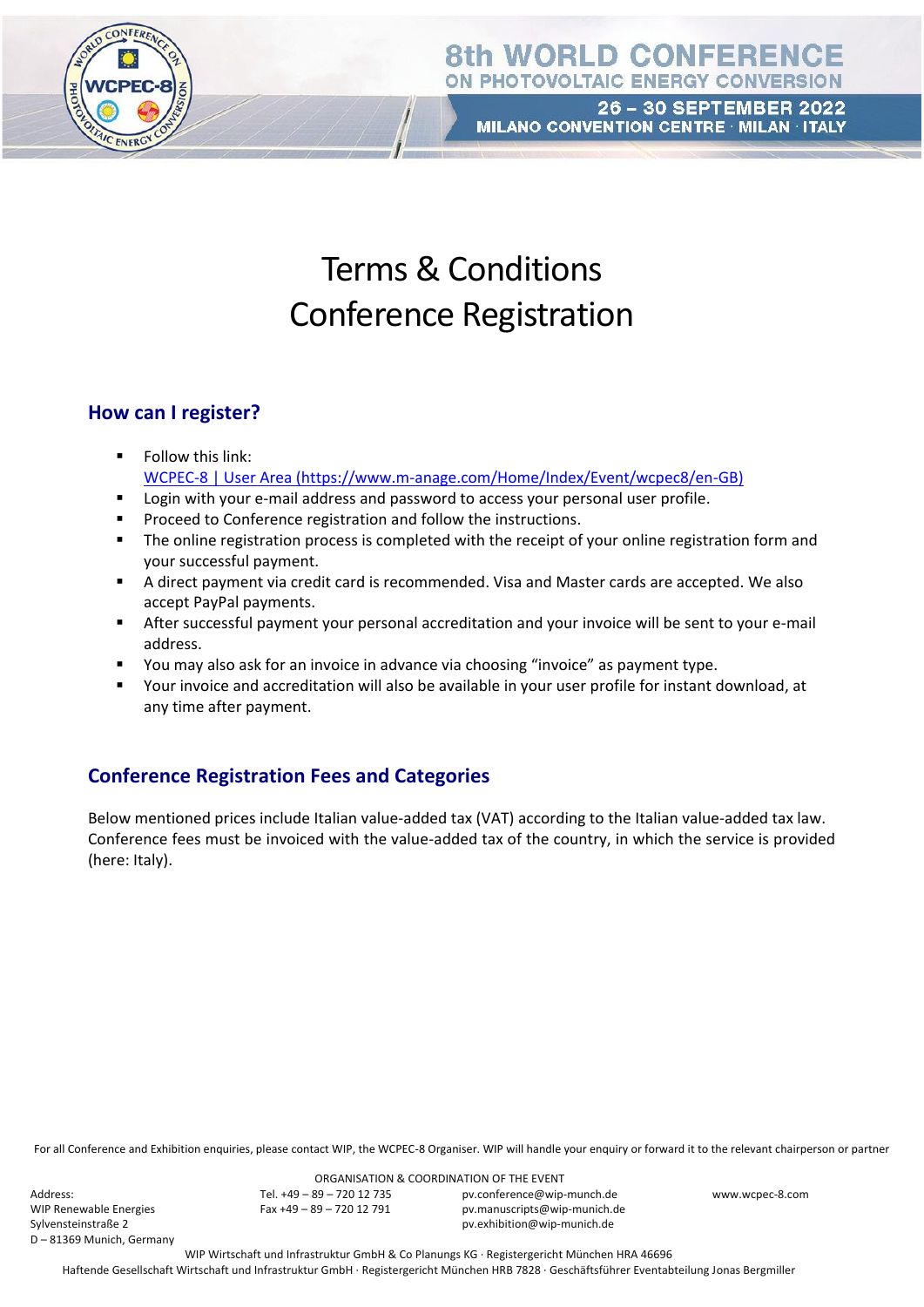

26 - 30 SEPTEMBER 2022 MILANO CONVENTION CENTRE · MILAN · ITALY

|                                                    | <b>EARLY BIRD</b><br><b>Registration and</b> | <b>REGULAR</b><br><b>Registration and</b> | <b>ON-SITE</b><br><b>Registration and</b> | <b>ONLINE Ticket</b><br><b>Registration and</b> |
|----------------------------------------------------|----------------------------------------------|-------------------------------------------|-------------------------------------------|-------------------------------------------------|
|                                                    | Payment by                                   | <b>Payment by</b>                         | <b>Payment from</b>                       | <b>Payment by</b>                               |
|                                                    | 30 June 2022                                 | 24 September 2022                         | 25 September 2022                         | 25 September 2022                               |
|                                                    | (CET)                                        | (CET)                                     | (CET)                                     | (CET)                                           |
| <b>FULL WEEK</b>                                   |                                              |                                           |                                           |                                                 |
| (incl. VAT)                                        | € 1.250                                      | € 1.450                                   | € 1.590                                   | € 650                                           |
| net                                                | € 1.024,59                                   | € 1.188,52                                | € 1.303,28                                | € 532,79                                        |
| <b>ONE DAY</b>                                     |                                              |                                           |                                           |                                                 |
| (incl. VAT)                                        | € 630                                        | €720                                      | € 820                                     |                                                 |
| Mon/Tue/Wed/Thu/Fri<br>choose 1 day                |                                              |                                           |                                           |                                                 |
| net                                                | € 516,39                                     | € 590,16                                  | € 672,13                                  |                                                 |
| <b>TWO DAYS</b>                                    |                                              |                                           |                                           |                                                 |
| (incl. VAT)                                        | € 1.000                                      | € 1.150                                   | € 1.290                                   |                                                 |
| Mon/Tue/Wed/Thu/Fri                                |                                              |                                           |                                           |                                                 |
| choose 2 days                                      |                                              |                                           |                                           |                                                 |
| net                                                | € 819,67                                     | €942,62                                   | € 1.057,38                                |                                                 |
| <b>STUDENTS</b><br>(incl. VAT)                     |                                              |                                           |                                           |                                                 |
| <b>Full Week</b>                                   | € 350                                        | €420                                      | €480                                      | € 280                                           |
| net                                                | € 286,89                                     | € 344,26                                  | € 393,44                                  | € 229,51                                        |
| <b>Visitor Exhibition</b>                          |                                              |                                           |                                           |                                                 |
| (incl. VAT)                                        | € 25 per day                                 | € 25 per day                              | € 25 per day                              |                                                 |
| net                                                | € 20,49                                      | € 20,49                                   | € 20,49                                   |                                                 |
| <b>WCPEC-8 Dinner (incl.</b>                       |                                              |                                           |                                           |                                                 |
| VAT)<br>Wednesday                                  | € 95 per ticket                              | € 95 per ticket                           |                                           |                                                 |
| net                                                | € 77,87                                      | € 77,87                                   |                                           |                                                 |
|                                                    |                                              |                                           |                                           |                                                 |
| PV Acdemy: Full Day<br>(incl. VAT)                 | € 150                                        | € 150                                     |                                           |                                                 |
| Net                                                | € 122,95                                     | € 122,95                                  |                                           |                                                 |
| PV Acdemy: Full Day<br><b>Students (incl. VAT)</b> | € 90                                         | € 90                                      |                                           |                                                 |
| Net                                                | € 73,77                                      | 73,77                                     |                                           |                                                 |
| PV Academy: One<br><b>Session (incl. VAT)</b>      | € 50                                         | € 50                                      |                                           |                                                 |
| Net                                                | €40,98                                       | €40,98                                    |                                           |                                                 |
| PV Academy: One                                    |                                              |                                           |                                           |                                                 |
| <b>Session Student (incl.</b><br>VAT)              | € 30                                         | € 30                                      |                                           |                                                 |
| Net                                                | € 24,59                                      | € 24,59                                   |                                           |                                                 |

For all Conference and Exhibition enquiries, please contact WIP, the WCPEC-8 Organiser. WIP will handle your enquiry or forward it to the relevant chairperson or partner

Address: WIP Renewable Energies Sylvensteinstraße 2 D – 81369 Munich, Germany

ORGANISATION & COORDINATION OF THE EVENT Tel. +49 – 89 – 720 12 735 Fax +49 – 89 – 720 12 791

pv.conference@wip-munch.de pv.manuscripts@wip-munich.de pv.exhibition@wip-munich.de

www.wcpec-8.com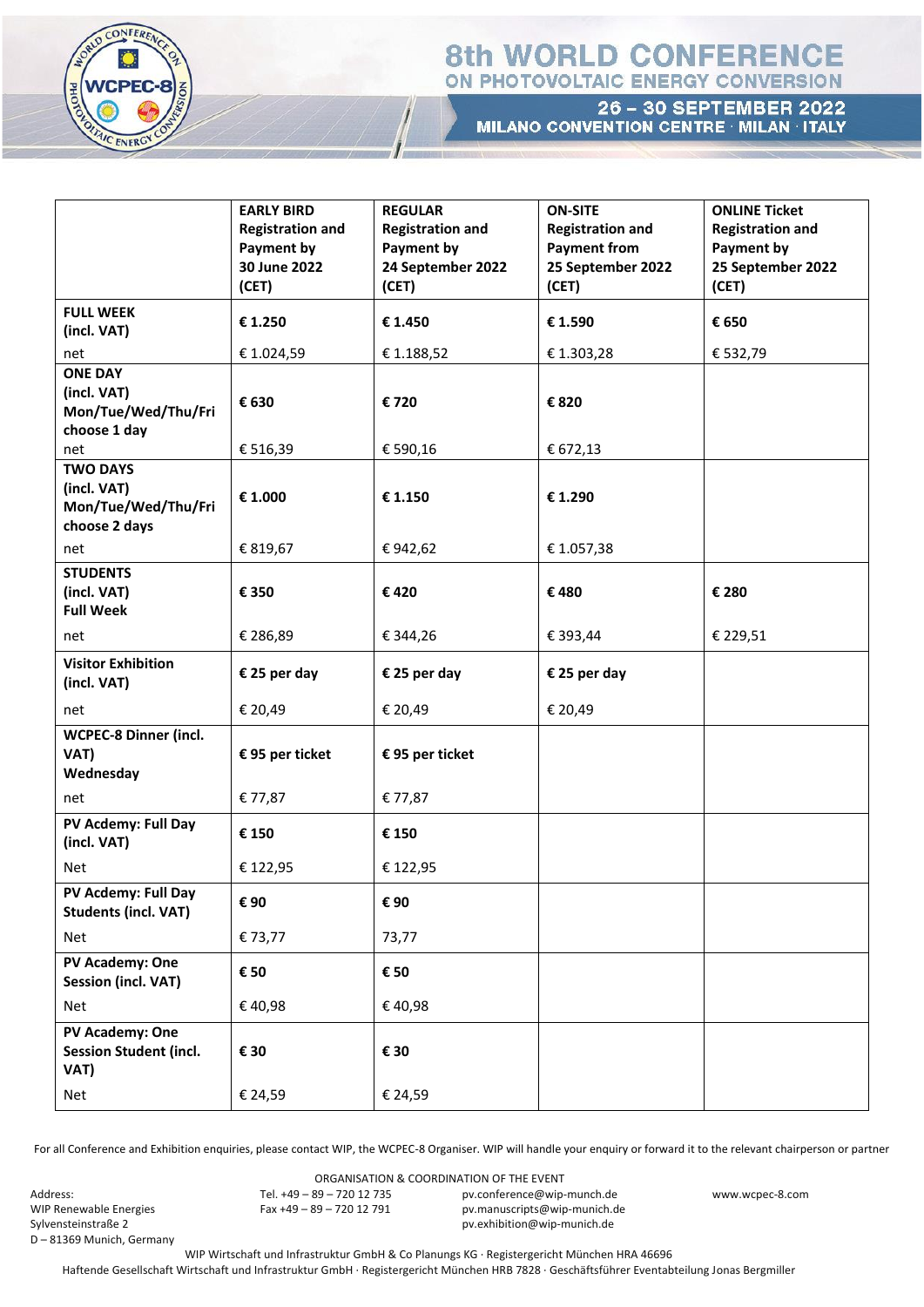

26 - 30 SEPTEMBER 2022 MILANO CONVENTION CENTRE · MILAN · ITALY

### Full Week

- Access to all plenary sessions, oral sessions and visual presentations of the WCPEC-8 Conference Programme
- Access to all WCPEC-8 Parallel Events
- Access to the WCPEC-8 Industry Summit
- Access to the Exhibition (26-29 September 2022)
- **EXEC** Access to all recorded sessions of the Conference Programme to stream on demand in the online platform for three months after the event
- Welcome Reception on the 26 September 2022
- Invitation to all Coffee Breaks
- Networking Lunch (26-29 September 2022)
- Conference Proceedings of the WCPEC-8, 2022
- **·** Free WIFI on-site
- Free use of wardrobe on-site
- Italian VAT

### Full Week Online

- Access to the streaming platform of the event
- Access to all recorded sessions of the Conference Programme incl. virtual posters and Parallel Events to stream on demand in the online platform for three months after the event
- Possibility to get in touch with the speakers and presenters online
- Conference Proceedings of the WCPEC-8, 2022
- Italian VAT
- The Full Week Online Ticket does not entitle speakers to give a presentation

#### One Day

- **EXEC** Access to all plenary sessions, oral sessions and visual presentations of the WCPEC-8 Conference Programme on day registered
- Access to all WCPEC-8 Parallel Events on day registered
- Access to the WCPEC-8 Industry Summit on day registered
- Access to the Exhibition on day registered
- **EXEC** Access to all recorded sessions of the Conference Programme to stream on demand in the online platform for the day registered for three months after the event
- Welcome Reception (if the registered day is the 26 September 2022)
- Invitation to all Coffee Breaks on day registered
- Networking Lunch on day registered (26-29 September 2022)
- Conference Proceedings of the WCPEC-8, 2022
- Free WLAN on-site
- Free use of wardrobe on-site
- Italian VAT

For all Conference and Exhibition enquiries, please contact WIP, the WCPEC-8 Organiser. WIP will handle your enquiry or forward it to the relevant chairperson or partner

Address: WIP Renewable Energies Sylvensteinstraße 2 D – 81369 Munich, Germany

ORGANISATION & COORDINATION OF THE EVENT Tel. +49 – 89 – 720 12 735 Fax +49 – 89 – 720 12 791 pv.conference@wip-munch.de pv.manuscripts@wip-munich.de pv.exhibition@wip-munich.de

www.wcpec-8.com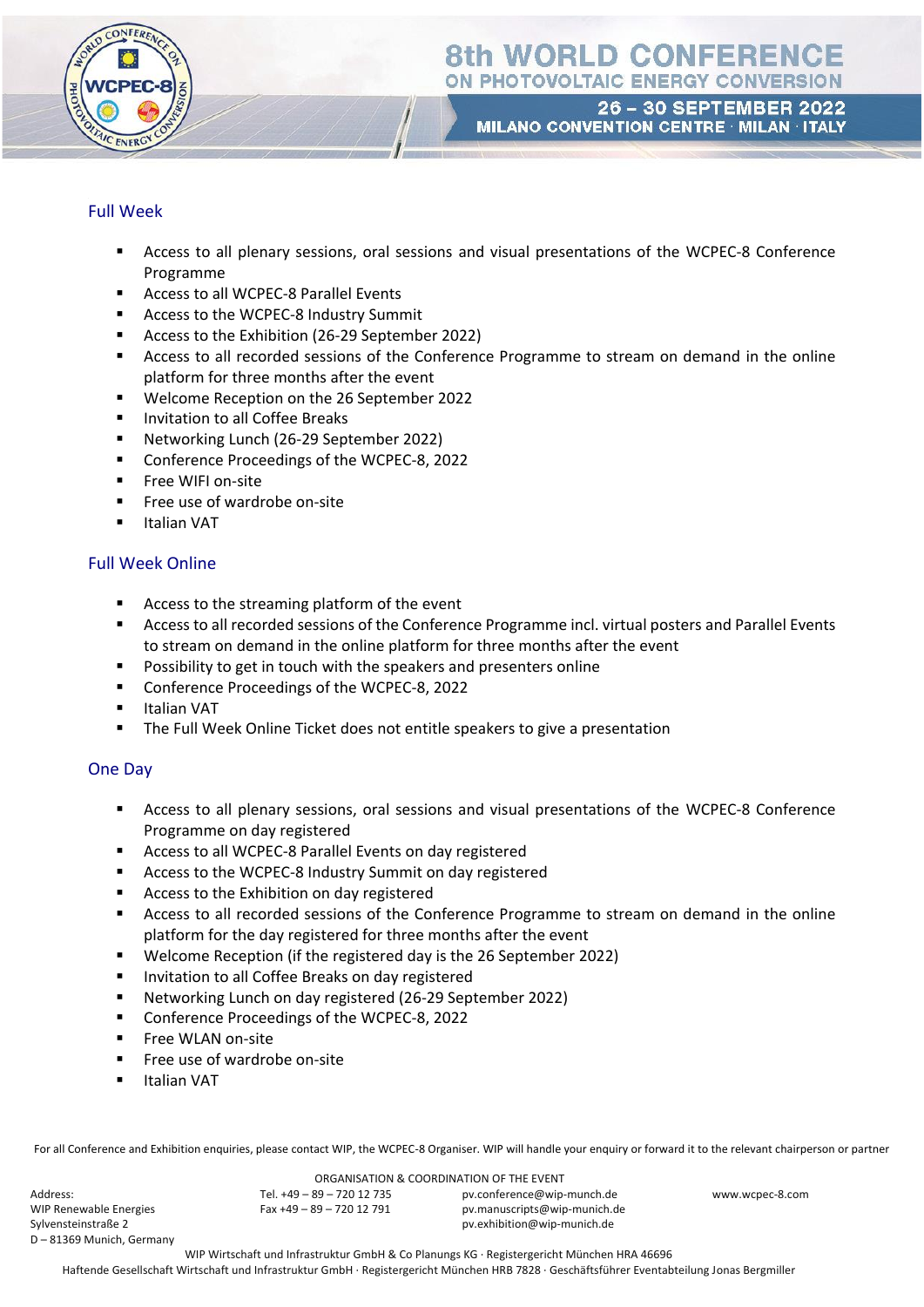

26 - 30 SEPTEMBER 2022 MILANO CONVENTION CENTRE · MILAN · ITALY

### Two Days

- Access to all plenary sessions, oral sessions and visual presentations of the WCPEC-8 Conference Programme on days registered
- Access to all WCPEC-8 Parallel Events on days registered
- Access to the WCPEC-8 Industry Summit on days registered
- Access to the Exhibition (26-29 September 2022)
- Access to all recorded sessions of the Conference Programme to stream on demand in the online platform for the days registered for three months after the event
- Welcome Reception (if the 26 September 2022 is one of the registered days)
- Invitation to all Coffee Breaks on days registered
- Networking Lunch on days registered (26-29 September 2022)
- Conference Proceedings of the WCPEC-8, 2022
- **■** Free WLAN on-site
- Free use of wardrobe on-site
- **Italian VAT**

### **Students**

To qualify for the reduced student fee, it is obliged to upload one of the following **original** documents **during the registration process**:

- (a) Original and valid student I.D. card indicating the date of validity or
- (b) An original, personalised letter signed by the head of the relevant university or institutional department providing the full-time student status.

The organiser is not in the position to grant access to the WCPEC-8, 2022 as registered student without one of those documents. The voucher will be sent after validating the student documents as well as access to the online content will be granted.

The student fee is also applicable for PhD students. Full time students only, maximum age 35.

For all Conference and Exhibition enquiries, please contact WIP, the WCPEC-8 Organiser. WIP will handle your enquiry or forward it to the relevant chairperson or partner

Address: WIP Renewable Energies Sylvensteinstraße 2 D – 81369 Munich, Germany

ORGANISATION & COORDINATION OF THE EVENT Tel. +49 – 89 – 720 12 735 Fax +49 – 89 – 720 12 791

pv.conference@wip-munch.de pv.manuscripts@wip-munich.de pv.exhibition@wip-munich.de

www.wcpec-8.com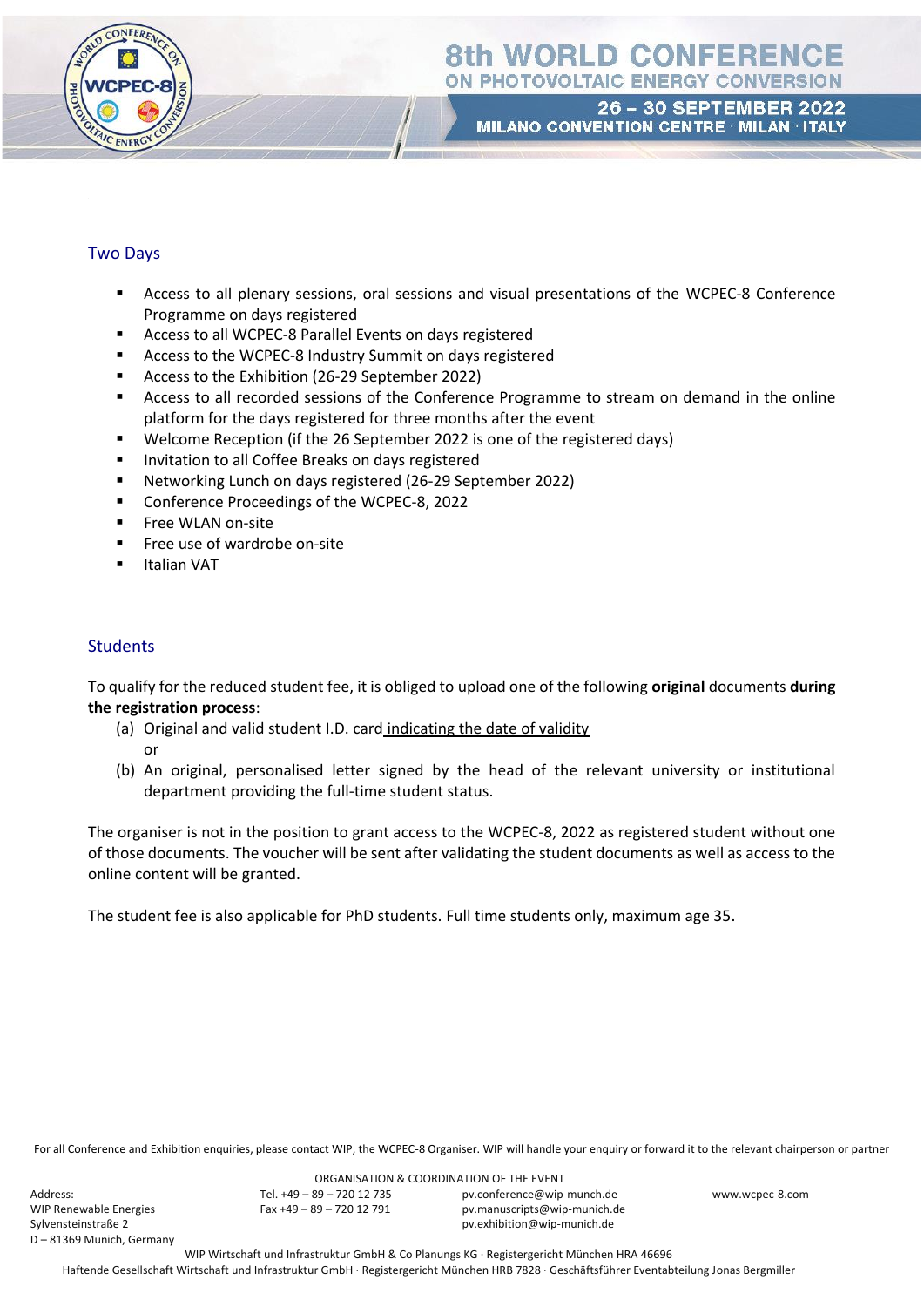

26 - 30 SEPTEMBER 2022 MILANO CONVENTION CENTRE · MILAN · ITALY

The student fee includes:

- Access to all plenary sessions, oral sessions and visual presentations of the WCPEC-8 Conference Programme
- Access to all WCPEC-8 Parallel Events
- Access to the WCPEC-8 Industry Summit
- Access to the Exhibition (26-29 September 2022)
- Access to all recorded sessions of the Conference Programme to stream on demand in the online platform for three months after the event
- Welcome Reception on the 26 September 2022
- Invitation to all Coffee Breaks
- Networking Lunch (26-29 September 2022)
- Conference Proceedings of the WCPEC-8, 2022
- Free WIFI on-site
- **Filter** Free use of wardrobe on-site
- Italian VAT

### PV Academy

The PV Academy will take place on Sunday, 25<sup>th</sup> of September 2022 onsite in the Museo Nazionale della Scienza e della Tecnologia Leonardo da Vinci in Milan.

- The "PV Academy Full Day"-Ticket includes all sessions of the PV Academy
- The "PV Acadamy One Session"-Ticket includes one session of your choice
- Italian VAT is included in both ticket typs

For all Conference and Exhibition enquiries, please contact WIP, the WCPEC-8 Organiser. WIP will handle your enquiry or forward it to the relevant chairperson or partner

Address: WIP Renewable Energies Sylvensteinstraße 2 D – 81369 Munich, Germany

ORGANISATION & COORDINATION OF THE EVENT Tel. +49 – 89 – 720 12 735 Fax +49 – 89 – 720 12 791

pv.conference@wip-munch.de pv.manuscripts@wip-munich.de pv.exhibition@wip-munich.de

www.wcpec-8.com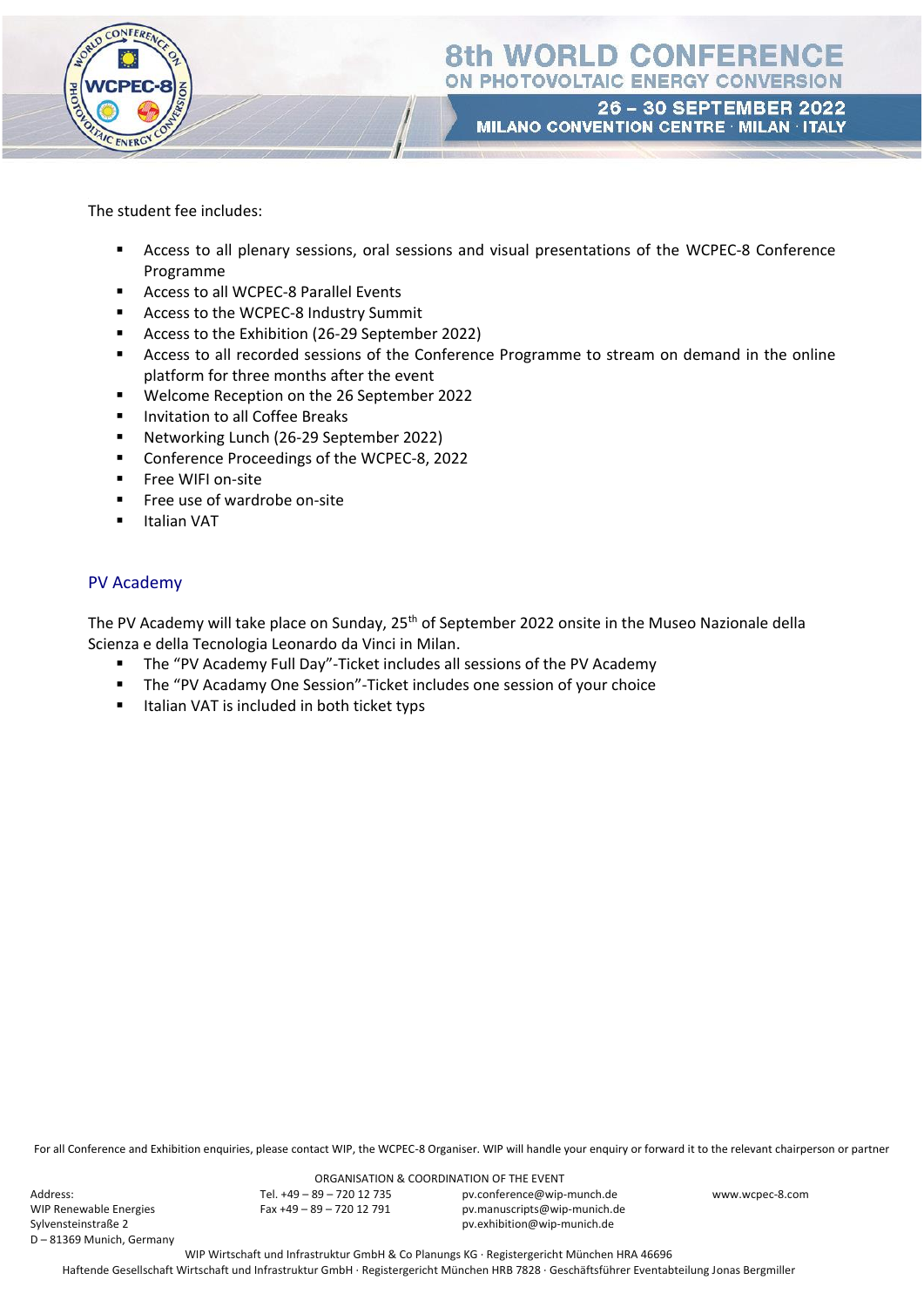

### Group Booking Discount

Below mentioned prices include Italian value-added tax (VAT) according to the Italian value-added tax law. Conference fees must be invoiced with the value-added tax of the country, in which the service is provided (here: Italy).

Send 10 or more delegates from your organisation to participate in the WCPEC-8, 2022 and save up to 20% from the Early Bird or Regular Conference registration fee:

| Category         | <b>Early Bird Fee</b> | <b>Regular Fee</b> | <b>Number of registrations</b> |           |         |
|------------------|-----------------------|--------------------|--------------------------------|-----------|---------|
|                  |                       |                    | 10-19                          | $20 - 29$ | >29     |
| <b>Full Week</b> | € 1.250               | € 1.450            | 10% OFF                        | 15% OFF   | 20% OFF |
| One Day          | € 630                 | € 720              |                                |           |         |
| Two Days         | € 1.000               | € 1.150            |                                |           |         |
| Students         | € 350                 | €420               |                                |           |         |

Discounts are available within Early Bird or Regular registration period.

Discounts will be assigned to your company based on the number of participants, that you announce to Ms. Lisa Grosshans, lisa.grosshans@wip-munich.de, +49-(0)89 72012 737.

If the number of registrants, which is the basis of the group booking discount calculation, is not reached at the end, the discount will be lapsed accordingly. An administrative fee of  $\epsilon$  30 will apply for every invoice that needs to be changed within this process.

#### WCPEC-8 Dinner

- The WCPEC-8 Dinner will be held on Wednesday evening, 28 September 2022.
- The WCPEC-8 Dinner can be booked optionally in every registration category.
- You can book one or more dinner tickets.
- **·** Italian VAT included.
- The dinner tickets will be handed out at the registration desk on-site.
- Kindly note that lost or not redeemed dinner tickets cannot be reimbursed.

For all Conference and Exhibition enquiries, please contact WIP, the WCPEC-8 Organiser. WIP will handle your enquiry or forward it to the relevant chairperson or partner

Address: WIP Renewable Energies Sylvensteinstraße 2 D – 81369 Munich, Germany

ORGANISATION & COORDINATION OF THE EVENT Tel. +49 – 89 – 720 12 735 Fax +49 – 89 – 720 12 791

pv.conference@wip-munch.de pv.manuscripts@wip-munich.de pv.exhibition@wip-munich.de

www.wcpec-8.com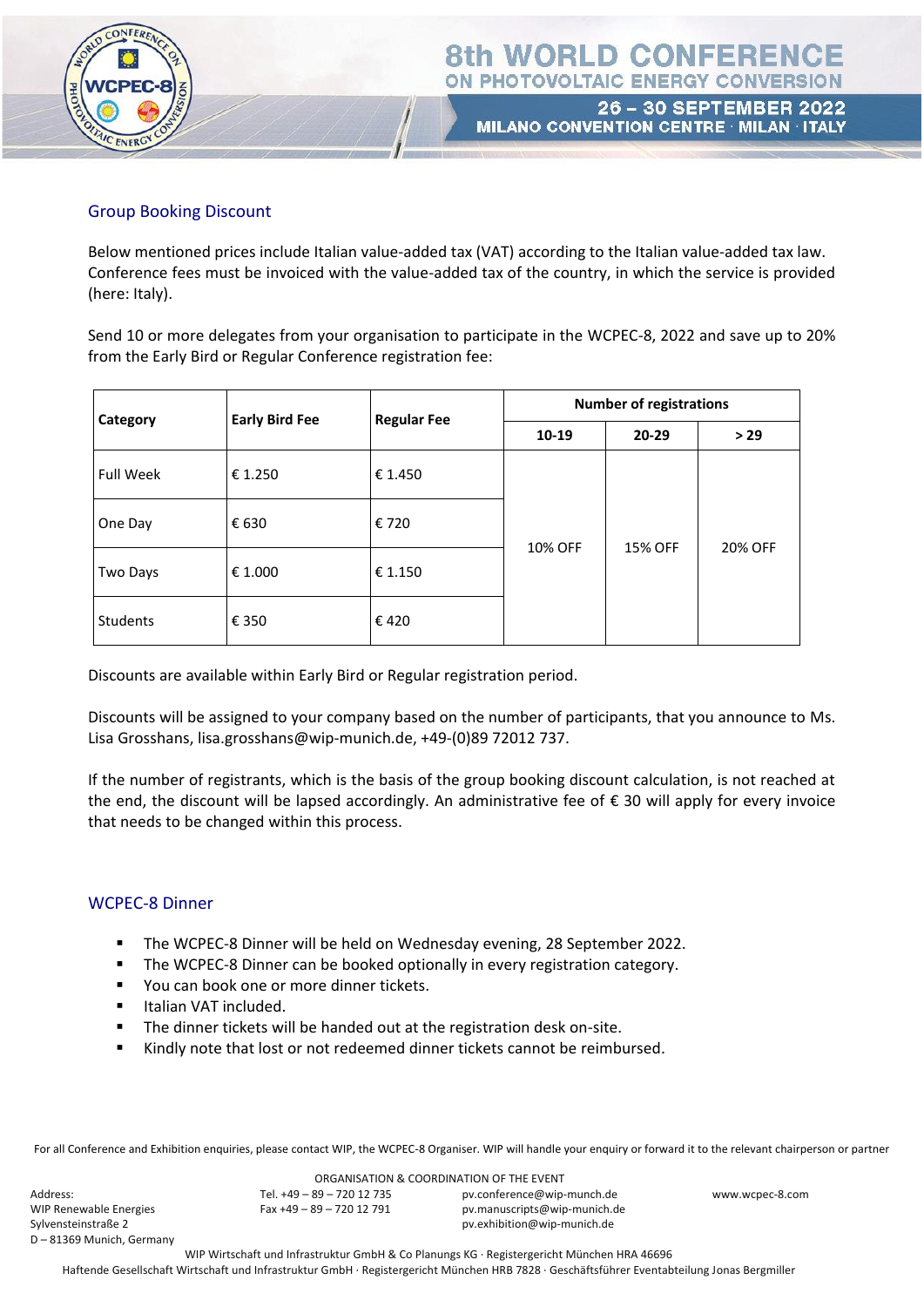

#### Networking Lunch

- A networking lunch is included in the conference tickets from Monday to Thursday, 26-29 September 2022, in a dedicated networking area at MiCo – Milano Convention Centre.
- **■** This avoids extra waiting time in lunch periods and provides a networking environment.
- The networking lunch will be served in buffet style.

### WCPEC-8 Proceedings

- The WCPEC-8 Proceedings contain all scientific papers presented at the WCPEC-8 and submitted for publication.
- They constitute a comprehensive source of state-of-the-art information and vital point of reference for researchers, technologists, decision-makers, entrepreneurs and all involved in the global PV sector.
- The WCPEC-8 Proceedings include full presented papers, slides presentations and poster presentations (if available).
- Conference participants will have immediate and free access to the WCPEC-8 Proceedings right after publication in November 2022.
- The WCPEC-8 Proceedings are available on [www.eupvsec-proceedings.com.](http://www.eupvsec-proceedings.com/)

For all Conference and Exhibition enquiries, please contact WIP, the WCPEC-8 Organiser. WIP will handle your enquiry or forward it to the relevant chairperson or partner

Address: WIP Renewable Energies Sylvensteinstraße 2 D – 81369 Munich, Germany

ORGANISATION & COORDINATION OF THE EVENT Tel. +49 – 89 – 720 12 735 Fax +49 – 89 – 720 12 791

pv.conference@wip-munch.de pv.manuscripts@wip-munich.de pv.exhibition@wip-munich.de

www.wcpec-8.com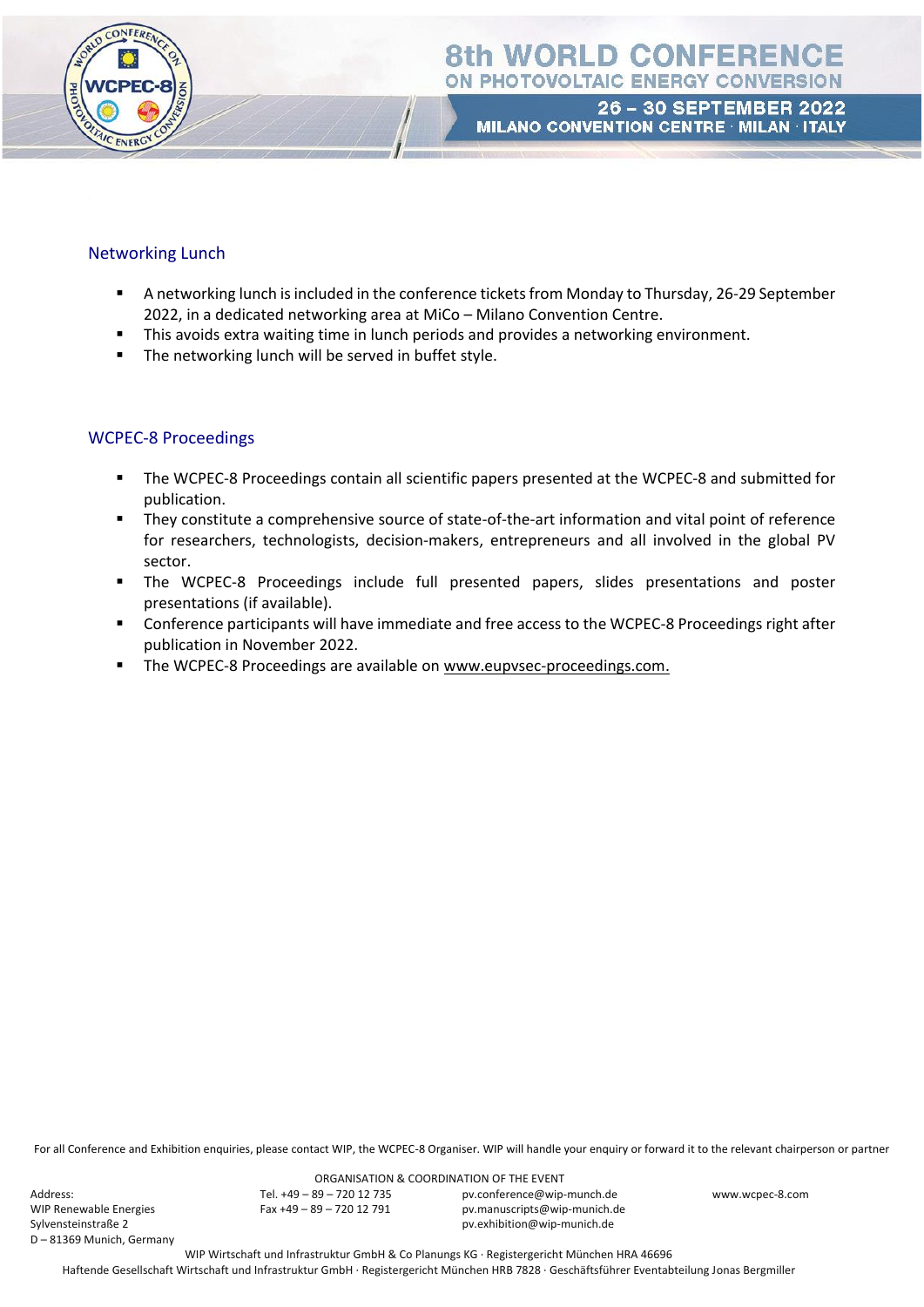

### **General Registration Conditions**

- To enable queries, do not forget to quote your phone number and your e-mail address.
- To complete the registration process, the receipt of both the online registration and the payment is imperative!
- Registration fees are based on the date of receipt of payment.
- The prices indicated are valid per person and are applicable only if both the online registration and the payment are received by the below mentioned deadlines (payment conditions). Otherwise, the higher registration fees will apply.
- We strongly recommend registering as early as possible to benefit from lower registration fees.
- Please note that access to conference activities may become subject to availability in case of late registration.
- **E** After successful registration and payment, you will have direct access to your invoice and accreditation in the user area.
- After your participation in the WCPEC-8, 2022 you will have direct access to your letter of attendance in the user area.
- **■** If COVID-19 restrictions emerge in your country of residence, meaning you face legal travel restrictions or in case of illness, we offer the opportunity for speakers to provide a pre-recorded presentation. This is only possible by providing evidence.

### **Payment Conditions**

- Payments must be settled in EURO.
- Payment in any other currency will not be accepted.
- To benefit from the lower registration fees, all payments must be received by the relevant deadline 30 June 2022 for Early Bird prices.
- Discounts granted for early registration will expire if you miss your payment goal.
- Admittance to the Conference without payment of the registration fee cannot be granted.

### Payment Options

#### Credit Card

- To benefit from receiving your accreditation immediately, we strongly recommend a prompt payment via credit card within the online registration process.
- Visa and Master cards are accepted.

For all Conference and Exhibition enquiries, please contact WIP, the WCPEC-8 Organiser. WIP will handle your enquiry or forward it to the relevant chairperson or partner

Address: WIP Renewable Energies Sylvensteinstraße 2 D – 81369 Munich, Germany

ORGANISATION & COORDINATION OF THE EVENT Tel. +49 – 89 – 720 12 735 Fax +49 – 89 – 720 12 791

pv.conference@wip-munch.de pv.manuscripts@wip-munich.de pv.exhibition@wip-munich.de

www.wcpec-8.com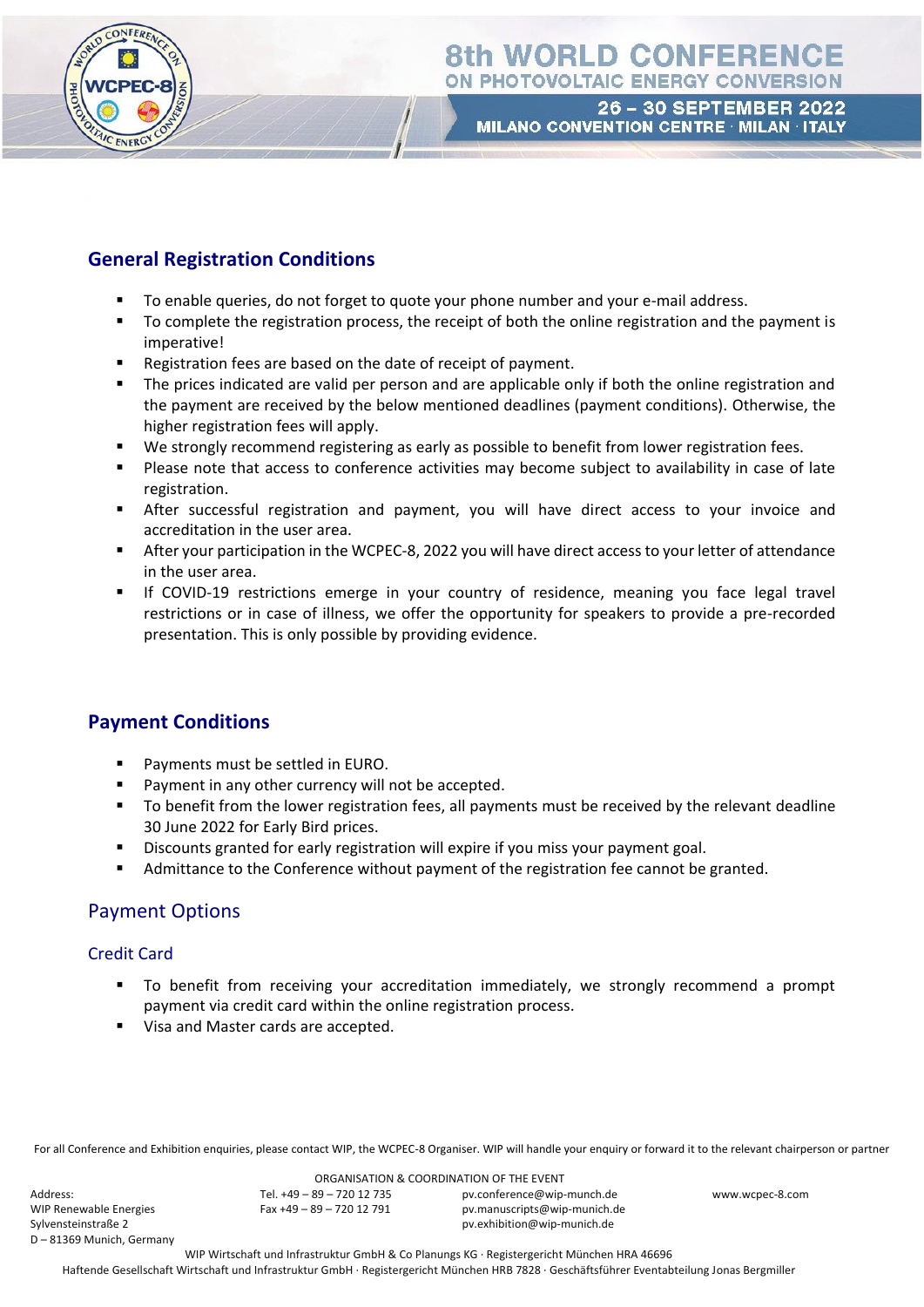

### Bank Transfer

- Bank charges are at the expenses of the participant and must be paid at source in addition to registration fees.
- **EXECT** If payment is affected for more than one person or by a company, please make sure to indicate all participant names or invoice numbers.
- We strongly recommend not using the bank transfer option later than 05 September 2022, especially for bank transfers from other countries than Germany (bank transfer might not arrive by time prior to the event). Please pay per credit card in this case.

### Bank Details

Bank: HypoVereinsbank (Unicredit) Am Harras 13 81373 München, Germany

Account Holder: WIP GmbH & Co Planungs-KG. IBAN: DE35 7002 0270 0036 4836 36 SWIFT (BIC): HYVEDEMMXXX

**Please mention invoice number, name(s) of participant(s) and your organisation.** Cheques are not accepted.

### **Badges**

- Upon arrival at the MiCo Milano Convention Centre, please proceed to the registration area, to receive your badge and conference material.
- Please present your accreditation or passport.
- Student registrants must show their original student I.D. card, indicating the date of validity, or a personalised letter signed by the head of the institutional department (see page 4 for more information).

For all Conference and Exhibition enquiries, please contact WIP, the WCPEC-8 Organiser. WIP will handle your enquiry or forward it to the relevant chairperson or partner

Address: WIP Renewable Energies Sylvensteinstraße 2 D – 81369 Munich, Germany

ORGANISATION & COORDINATION OF THE EVENT Tel. +49 – 89 – 720 12 735 Fax +49 – 89 – 720 12 791

pv.conference@wip-munch.de pv.manuscripts@wip-munich.de pv.exhibition@wip-munich.de

www.wcpec-8.com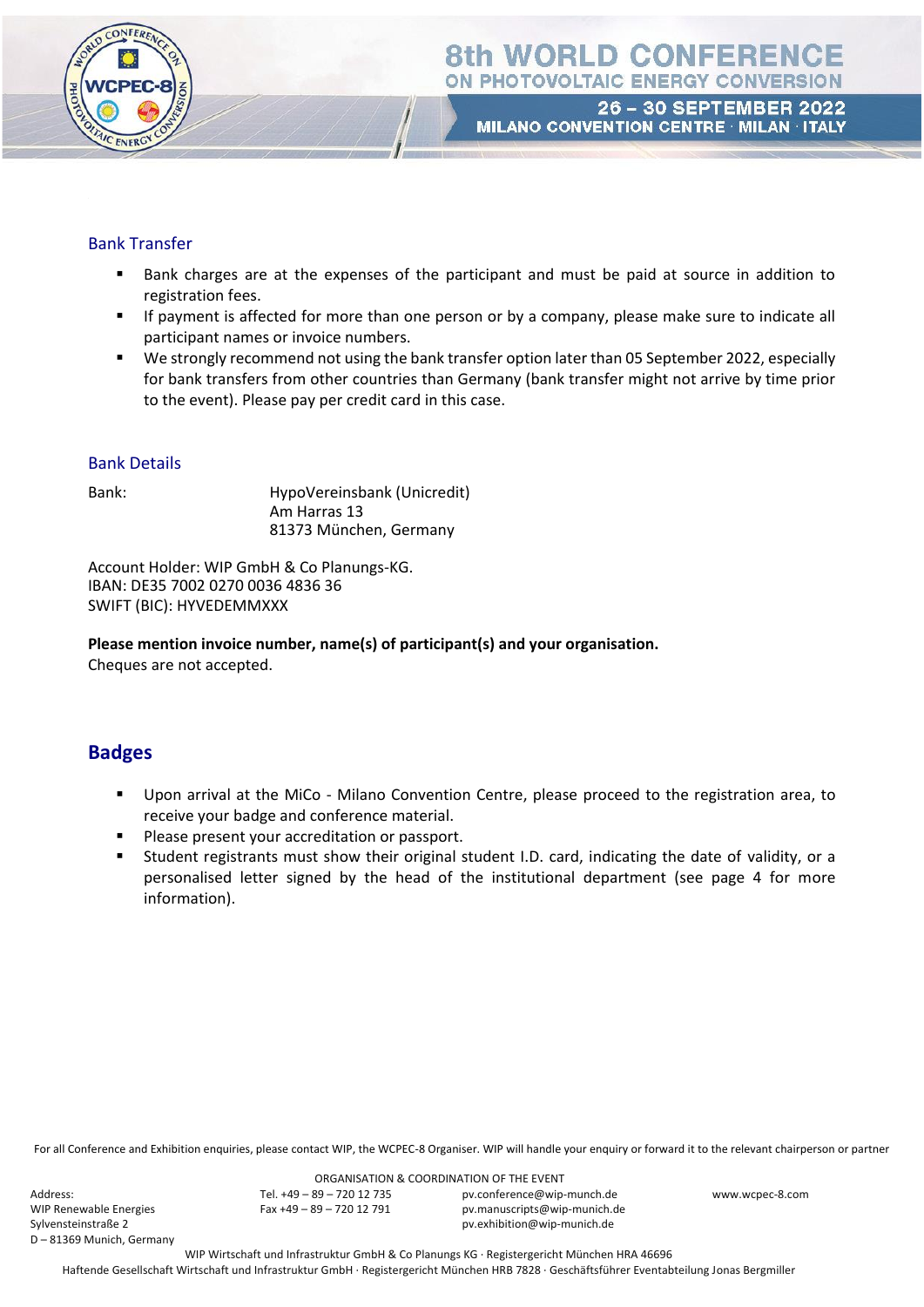

26 - 30 SEPTEMBER 2022 MILANO CONVENTION CENTRE · MILAN · ITALY

#### **The registration desk will be open during the following hours:**

| Sunday    | 25 September 2022 | $16:00 - 18:00$ |
|-----------|-------------------|-----------------|
| Monday    | 26 September 2022 | $07:30 - 18:30$ |
| Tuesday   | 27 September 2022 | $08:00 - 18:30$ |
| Wednesday | 28 September 2022 | $08:00 - 18:30$ |
| Thursday  | 29 September 2022 | $08:00 - 18:30$ |
| Friday    | 30 September 2022 | $08:00 - 09:30$ |

- Your personalised badge authorises you to visit all WCPEC-8 Conference Sessions, WCPEC-8 Parallel Events, Industry Summit and the Exhibition on the day(s) registered.
- Badges shall be worn visibly at all times at the venue.
- Badges are not transferable to another person. In case of any exchanges of badges the participant will be excluded from the conference.
- We ask for your understanding that your personalised admission may be controlled by our staff.
- Kindly note, that lost badges cannot be replaced.

### **Further Information**

### **Cancellation Conditions**

Any cancellation or registration must be notified in writing to the Conference Secretariat by e-mail to [pv.conference@wip-munich.de.](mailto:pv.conference@wip-munich.de)

- For cancellations received by 15 July 2022: 100% refund of registration fee. (please note that we will charge € 50.00 processing fee for the administrative expense)
- From 16 July to 15 August 2022: 75% refund of registration fee
- From 16 August to 31 August 2022: 50 % refund of registration fee
- From 01 September 2022: no reimbursement
- All refunds will be processed after the Conference.
- All bank service charges will be deducted from the refundable amount.
- Requests for reimbursement must be sent in writing.

#### **Name Change**

- All registrations are only valid for the registered person.
- A registered participant, unable to attend the Conference, may indicate a substitute participant by e-mail to [pv.conference@wip-munich.de.](mailto:pv.conference@wip-munich.de) This service is free of charge.
- Accreditations will be changed to the new participant. Previous invoices cannot be changed.

For all Conference and Exhibition enquiries, please contact WIP, the WCPEC-8 Organiser. WIP will handle your enquiry or forward it to the relevant chairperson or partner

Address: WIP Renewable Energies Sylvensteinstraße 2 D – 81369 Munich, Germany

ORGANISATION & COORDINATION OF THE EVENT Tel. +49 – 89 – 720 12 735 Fax +49 – 89 – 720 12 791 pv.conference@wip-munch.de pv.manuscripts@wip-munich.de pv.exhibition@wip-munich.de

www.wcpec-8.com